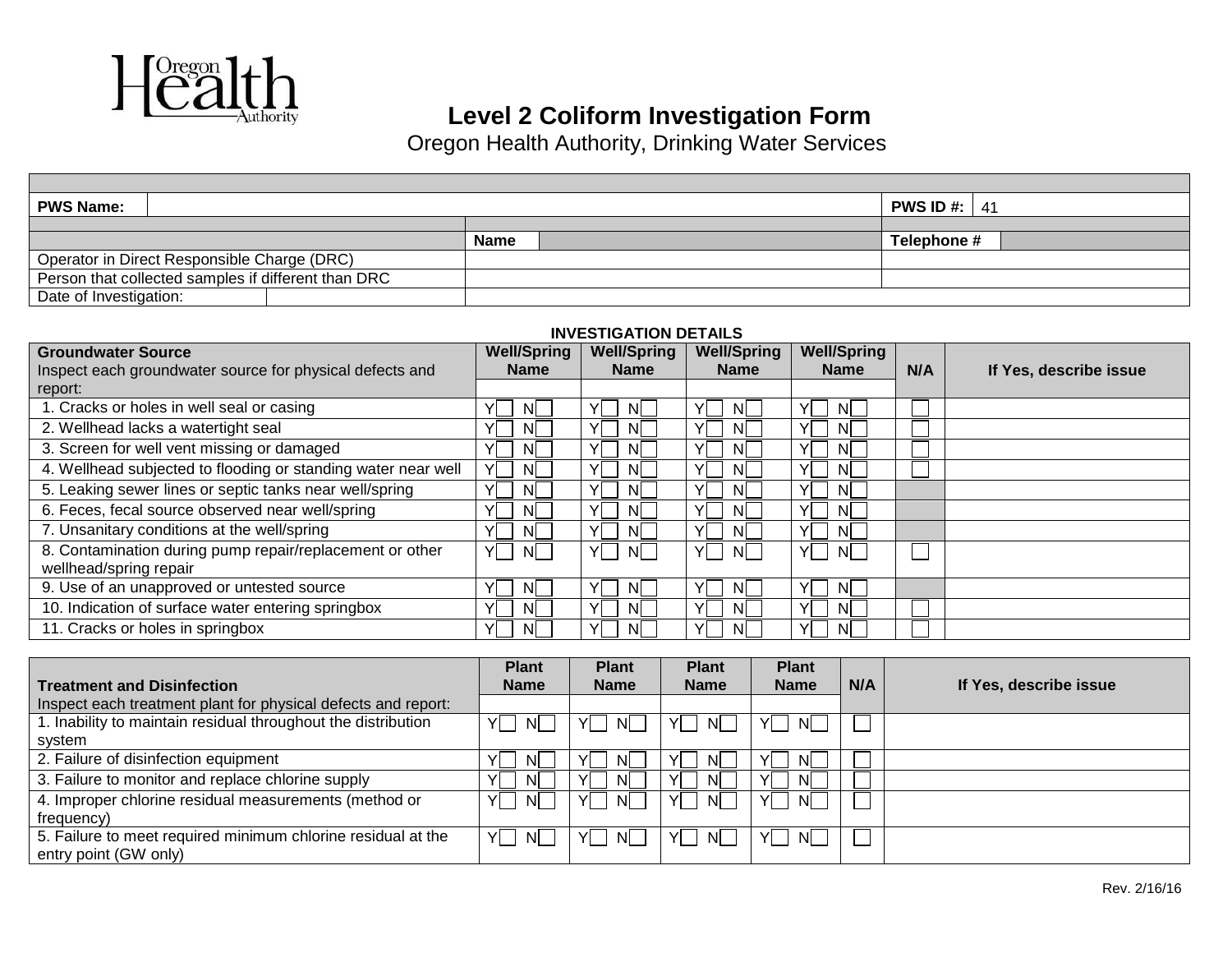# **Level 2 Coliform Investigation Form**  Page 2 of 4

|                                                               | <b>Plant</b>        | <b>Plant</b>   | <b>Plant</b> | <b>Plant</b>    |     |                        |
|---------------------------------------------------------------|---------------------|----------------|--------------|-----------------|-----|------------------------|
| <b>Treatment and Disinfection</b>                             | <b>Name</b>         | <b>Name</b>    | Name         | <b>Name</b>     | N/A | If Yes, describe issue |
| Inspect each treatment plant for physical defects and report: |                     |                |              |                 |     |                        |
| 6. Failure to meet CTs at all times (SW only)                 | v<br>NI             | NI.            | N.<br>Yl     | <b>NI</b><br>YI |     |                        |
| 7. Failure to meet turbidity standards (SW only)              | NI<br>$\mathcal{L}$ | N.<br>v        | v<br>N.      | <b>NI</b><br>v  |     |                        |
| 8. Failure to meet filtration requirements (SW only)          | v<br>ΝI             | <b>NI</b><br>v | N.<br>v      | <b>NI</b><br>v  |     |                        |

|                                                              | Tank        | Tank        | <b>Tank</b> | Tank           |     |                        |
|--------------------------------------------------------------|-------------|-------------|-------------|----------------|-----|------------------------|
| <b>Storage Tanks</b>                                         | <b>Name</b> | <b>Name</b> | <b>Name</b> | <b>Name</b>    | N/A | If Yes, describe issue |
| Inspect each storage tank for physical defects and report:   |             |             |             |                |     |                        |
| 1. Holes in tank that could allow entry of insects or small  | YI .<br>NL. | NI.         | ΝI          | N.             |     |                        |
| animal                                                       |             |             |             |                |     |                        |
| 2. Roof access hatch or other openings inadequately sealed   | YL<br>NI.   | NL          | NI          | <b>NI</b>      |     |                        |
| 3. Vent screens missing or damaged                           | .NI         | NI.         | ΝI          | ΝI             |     |                        |
| 4. Screen or flap valve on overflow pipe outlet missing or   | YI .<br>N   | YL<br>NL.   | YL<br>NI.   | YL<br>NL.      |     |                        |
| damaged                                                      |             |             |             |                |     |                        |
| 5. Presence of contamination in tank (example: dead animals, | YI .<br>N   | YI I<br>NL  | YL<br>NI.   | NI.<br>YI      |     |                        |
| insects)                                                     |             |             |             |                |     |                        |
| 6. Recent maintenance or work done on the tank               | YL<br>NL.   | NI.         | ΝI          | <b>N</b>       |     |                        |
| 7. Improperly cleaned or maintained storage tank             | NI.         | NI.         | ΝI          | NI             |     |                        |
| 8. Leaks in tank that could be harboring growth              | YL.<br>NI.  | NI.         | NI.         | v<br><b>NI</b> |     |                        |
| 9. Inadequate tank controls resulting in poor turnover       | NI.         | NI.         | NI.         | NI             |     |                        |
| 10. Bladder pressure tank waterlogged                        | YL<br>-NI   | NI.         | NI          | Nl             |     |                        |

| <b>Distribution System</b>                                               | Yes/No             | N/A | If Yes, describe issue |
|--------------------------------------------------------------------------|--------------------|-----|------------------------|
| Inspect the distribution system for physical defects and report:         |                    |     |                        |
| 1. Failure to maintain adequate pressure or low pressure event (example: | $\mathsf{N}$<br>YL |     |                        |
| pump failure leading to low pressure)                                    |                    |     |                        |
| 2. Recent main break or repair of broken water lines                     | .NI                |     |                        |
| 3. New water lines or service connections added to the system            | -NI                |     |                        |
| 4. Improper construction of new, replaced, or renovated lines or service | YI I<br>N          |     |                        |
| connections                                                              |                    |     |                        |
| 5. Known leaks in the distribution system                                | -NI                |     |                        |
| 6. Supervisory control and data acquisition (SCADA) and control issues   | VI<br><sup>N</sup> |     |                        |

| <b>Cross Connection and Backflow</b><br>Inspect the system for cross connections and report: | Yes/No             | N/A | If Yes, describe issue |
|----------------------------------------------------------------------------------------------|--------------------|-----|------------------------|
| 1. Unauthorized connections to water mains                                                   | -NI<br>v           |     |                        |
| L2. Known recent unprotected backflow incident                                               | $\mathsf{N}$<br>v  |     |                        |
| 3. Unprotected cross connection(s) discovered (ex. unprotected connection                    | Υl<br>$\mathsf{N}$ |     |                        |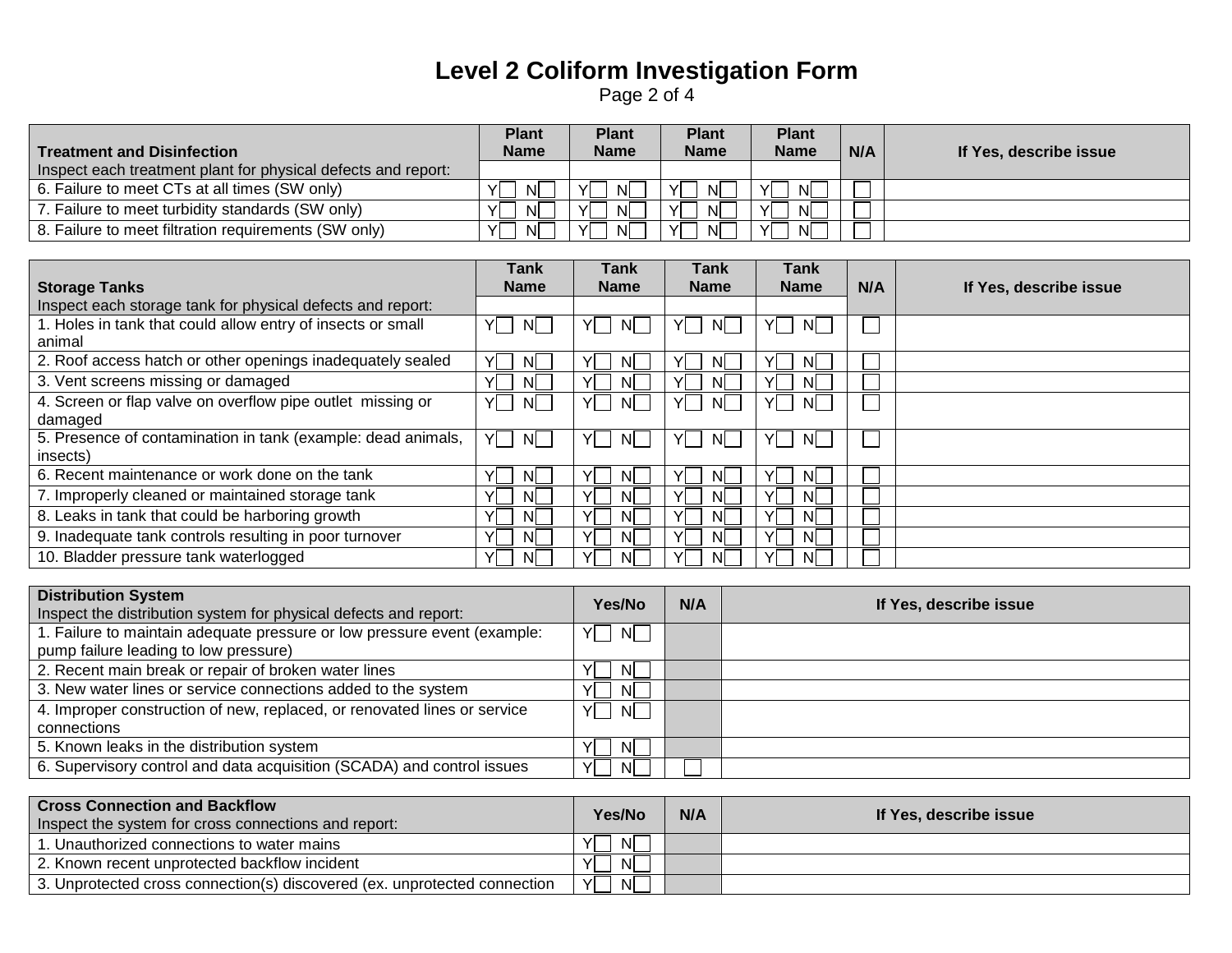# **Level 2 Coliform Investigation Form**  Page 3 of 4

| <b>Cross Connection and Backflow</b>                                     | Yes/No              | N/A | If Yes, describe issue |
|--------------------------------------------------------------------------|---------------------|-----|------------------------|
| Inspect the system for cross connections and report:                     |                     |     |                        |
| with a private well)                                                     |                     |     |                        |
| 4. Failure of installed backflow prevention devices (example: continuous | $^{\prime}$ N<br>YI |     |                        |
| discharge from the relief port on a device)                              |                     |     |                        |
| 5. Any water system components submerged in an underground vault         | vı<br>NI.           |     |                        |
| 6. Failure to test all backflow prevention devices within the last year  | N<br>Yl             |     |                        |

| <b>Sampling Protocol</b><br>Report any defects in sampling protocol:       | Yes/No    | N/A | If Yes, describe issue |
|----------------------------------------------------------------------------|-----------|-----|------------------------|
| 1. Tap flushed for less than 3 minutes                                     | N<br>YL   |     |                        |
| 2. Aerator, screen, hose, or other attachment present during sampling      | YI<br>NL  |     |                        |
| 3. Leaky or swivel faucet used                                             | YI<br>NL. |     |                        |
| 4. Samples not kept cool during storage/transportation                     | NL        |     |                        |
| 5. Inside of bottle/lid touched or lid set down                            | YI<br>NL. |     |                        |
| 6. Heavy rainfall or wind at time of sampling                              | N<br>YI   |     |                        |
| 7. Sampled at site not on coliform sampling plan or previously unused site | Yl<br>NL  |     |                        |
| 8. Other sampling problems                                                 | Yl<br>NI. |     |                        |

| <b>General Operations</b>                                                 | Yes/No              | N/A | If Yes, describe issue |
|---------------------------------------------------------------------------|---------------------|-----|------------------------|
| Report any defects in general operation of the system:                    |                     |     |                        |
| 1. Power outages that affected water system facilities during the 30 days | YL<br>$\mathsf{N}$  |     |                        |
| prior to the $TC+$ or $EC +$ findings                                     |                     |     |                        |
| 2. Water line flushing or fire fighting event                             | -NI                 |     |                        |
| 3. Inadequate disinfection during and after repairs or new construction   | YL<br>-NI           |     |                        |
| (example: pipe repair, well repair, new tank)                             |                     |     |                        |
| 4. Any other issues/problems/sources of contamination that may have       | $\mathsf{N}$<br>YL. |     |                        |
| caused the positive coliform result (e.g. vandalism; unauthorized access) |                     |     |                        |